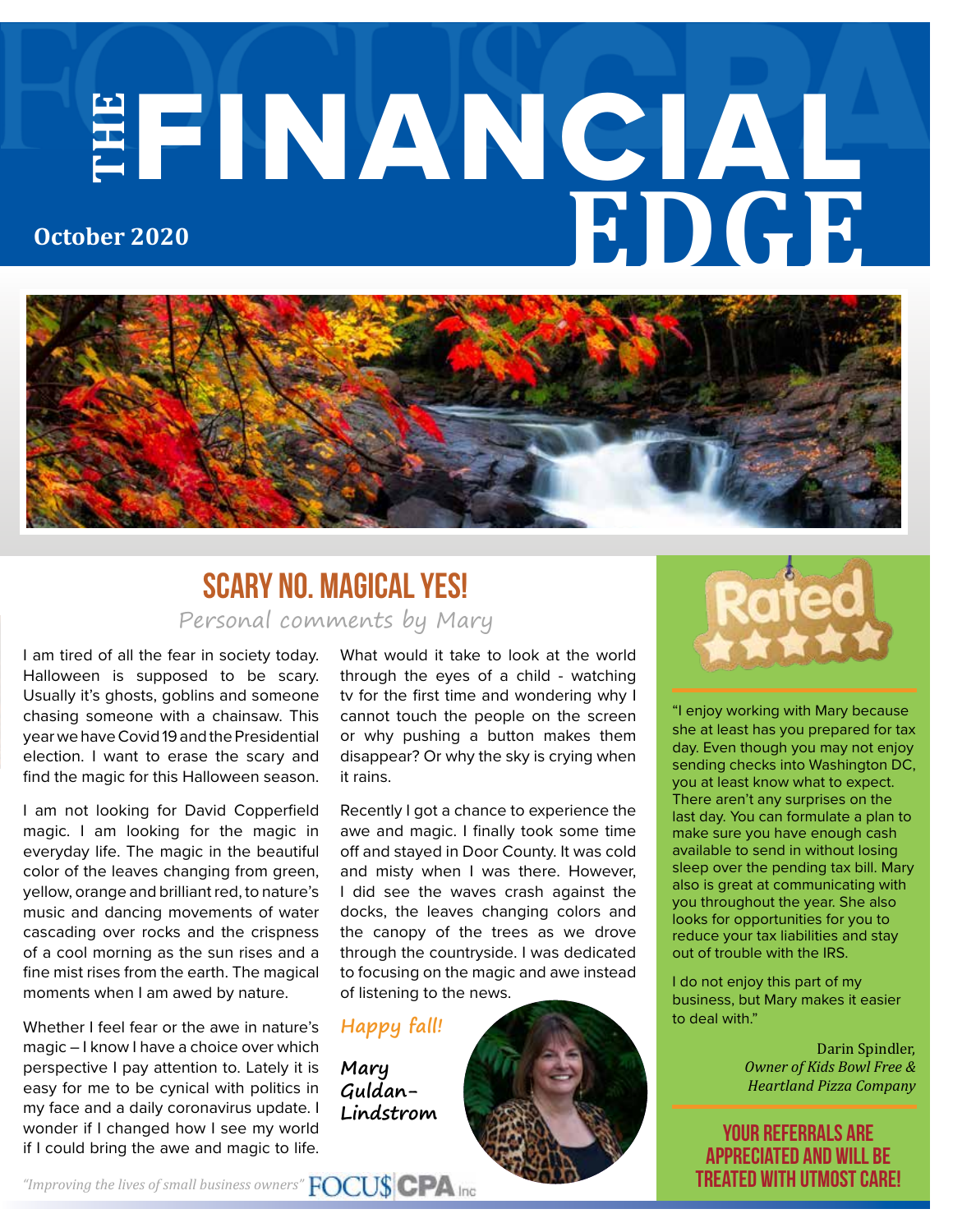# FOCU\$CPA Inc



**TITLE:** How to Be a Great Boss **AUTHOR:** Gino Wickman & Rene Boer **TOPIC:** Leadership **EASY TO READ:** \$\$\$\$\$ (5 out of 5 dollars)

**APPLICABLE TO SMALL BUSINESS:** \$\$\$\$\$ (5 out of 5 dollars)

**Summary:** The book presents step by step instructions and tools to coach and get the most out of your people and build a team that can excel. This book is based on Traction's operating system.

**My recommendation:** Excellent guide on the role of boss. Great tools shared and helpful explanations. My personal work experiences did not train me to be a boss. In most cases I learned what not to do. The book provides additional guidance for the boss role to fully utilize the Traction operating system.



Pages: 154 | Published: 2016

## The Paycheck Protection Program (PPP) Loan & Taxes

WANDSWINS D.C.

**By Mary Guldan-Lindstrom CPA**

To help keep our businesses stay alive through COVID 19 many applied for and received a Paycheck Protection Program (PPP) Loan. Per Secretary Steven T. Mnuchin, "the PPP has provided 5.2 million loans worth \$525 billion to American small businesses, providing critical economic relief and supporting more than 51 million jobs". If used as intended the loan will be forgiven.

We are now starting the process of applying for loan forgiveness. The SBA just began approving PPP forgiveness applications on October 2, 2020.

#### **HOW LONG WILL IT TAKE TO GET THE LOAN FORGIVEN?**

Per law the lender has 60 days to approve the loan and the SBA has 90 days. On October 8, 2020 the SBA reduced the burden on loans under \$50,000. Borrowers can still have their loans forgiven even if they cut head count or wages after taking the loan, but they will have to submit payroll documents and other records. Many were asking that loans under \$150,000 to be automatically discharged. With 5.2 million loans I don't expect all the loans to be forgiven in 2020. As a result, businesses will pay the expenses paid in 2020 and the loan forgiveness will be reported in 2021.

#### **HOW DOES THAT IMPACT THE BUSINESS OR THE BUSI-NESS OWNERS' TAXES?**

Per Congress the forgiveness of the loan is not taxable income. Per the IRS the expenses paid for with that loan are not tax deductible. If the loan is forgiven in the same tax year as the expenses were paid – no tax impact. However, there is some rumbling. The American Institute of CPAs have joined with more than 170 business and trade organizations in asking congressional leaders to allow businesses to write off expenses paid for with Paycheck Protection Program loans that have been forgiven.

Again, we are working in uncertainty. At FOCUS CPA Inc. we will do what's legally allowed and in your best interest. Keep this in mind when you do your tax planning.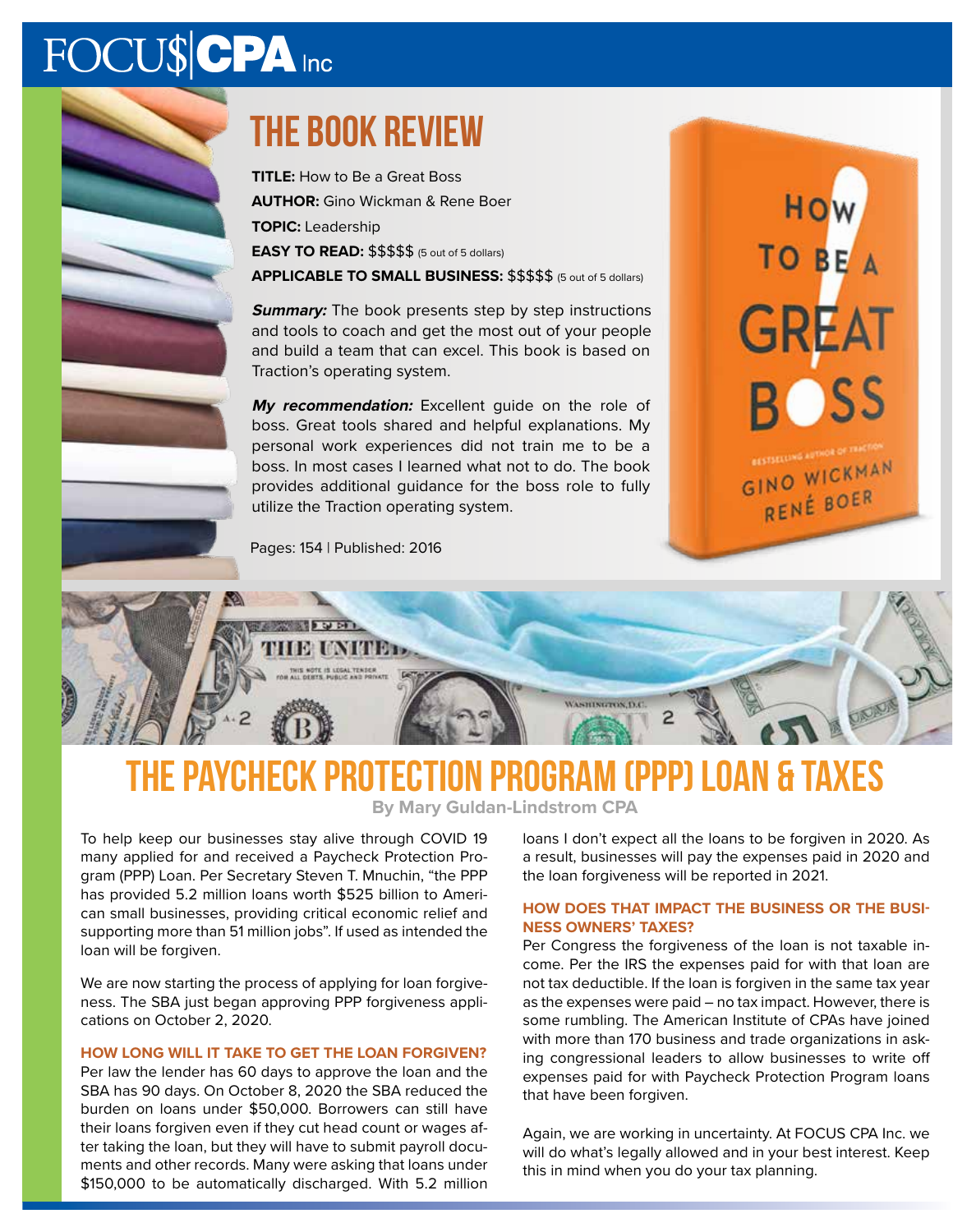#### **October 2020 | The Financial Edge**



### **Manage your tax bill - Small Business tax planning**

#### **By Mary Guldan-Lindstrom CPA**

This year has been crazy for business owners. Some have too much to do and many others were closed down. Small Business Owners put blood, sweat and tears into their business every day. Now is the time to plan to understand and minimize your tax bill.

#### **BUSINESS OPPORTUNITIES & ISSUES**

**INVEST IN EQUIPMENT.** Need to place in service these assets by December 31. A business can write it off under tax code sec 179 up to \$1,000,000. Wisconsin does not allow bonus depreciation but does follow Federal Sec 179 limits.

**INVEST IN A COMPANY VEHICLE.** If you use your vehicle more than 50% for business consider buying one in the business. Depreciation is \$18,100 for 2020, \$16,100 for year 2, \$9,700 for year 3 and \$5,760 for year 4 and thereafter. The personal portion should be added to your taxable wages before the end of the year.

**ESTABLISH OR EXPAND A RETIREMENT PLAN.** For those just starting you may be able to claim a tax credit for setup costs of SEP, SIMPLE IRA or qualified plan. Consider making a discretionary profit-sharing contribution. To be tax deductible the contribution must be made no later that the tax return file date.

**MAXIMIZE THE NEW DEDUCTION** for pass-through income. You could avoid paying taxes on 20% of your business income. The calculation is complex and can be an all or nothing option - so plan ahead.

**REVIEW THE SBA FUNDING** you received 5 this year to determine what is taxable. The PPP loan isn't taxable, however if the loan is forgiven the expenses paid are not tax deductible. If the SBA made 6 months of your prior SBA loan payments, the principle payments are considered taxable income. The Economic Injury Disaster Grant is taxable income, along with the WEDC We're all in Small Business Grant.

#### **CLAIM ALL YOUR EXPENSES AND TAX CREDITS**

**VEHICLE EXPENSES.** You can choose between deducting the business portion of the actual costs or deduct 57.5 cents per business mile. A written mileage log of business and personal miles is required.

**HIRE FAMILY.** If you have children or other family members that assist with the business, it is possible to shift the income to someone with a lower tax bracket. Remember the wages must be reasonable given their age and work skills.

**OFFICE IN THE HOME.** If you work out of your home in a space used exclusively for business you can write off a prorated amount of your home costs. The deduction is limited to the taxable income, though costs can be carried forward.

For small business owners it is impossible to separate personal and business tax planning. It is critical to consider your personal and business circumstances before implementing any ideas.

> If you have any concerns or want to reduce your tax surprise, call our office **920-351-4842** and set up a tax planning meeting.

**Special Offer Take control & Plan for this year's income**

#### **LET'S MEET TO FINE TUNE YOUR TAX STRATEGY.**

If you earn profits, you pay taxes. Avoid surprises, especially ones that cost money and learn how you can pay less.

Contact Jodi to set up a Tax Planning Meeting:

920-351-4842 jodi@focus-cpa.com

*"Improving the lives of small business owners"*